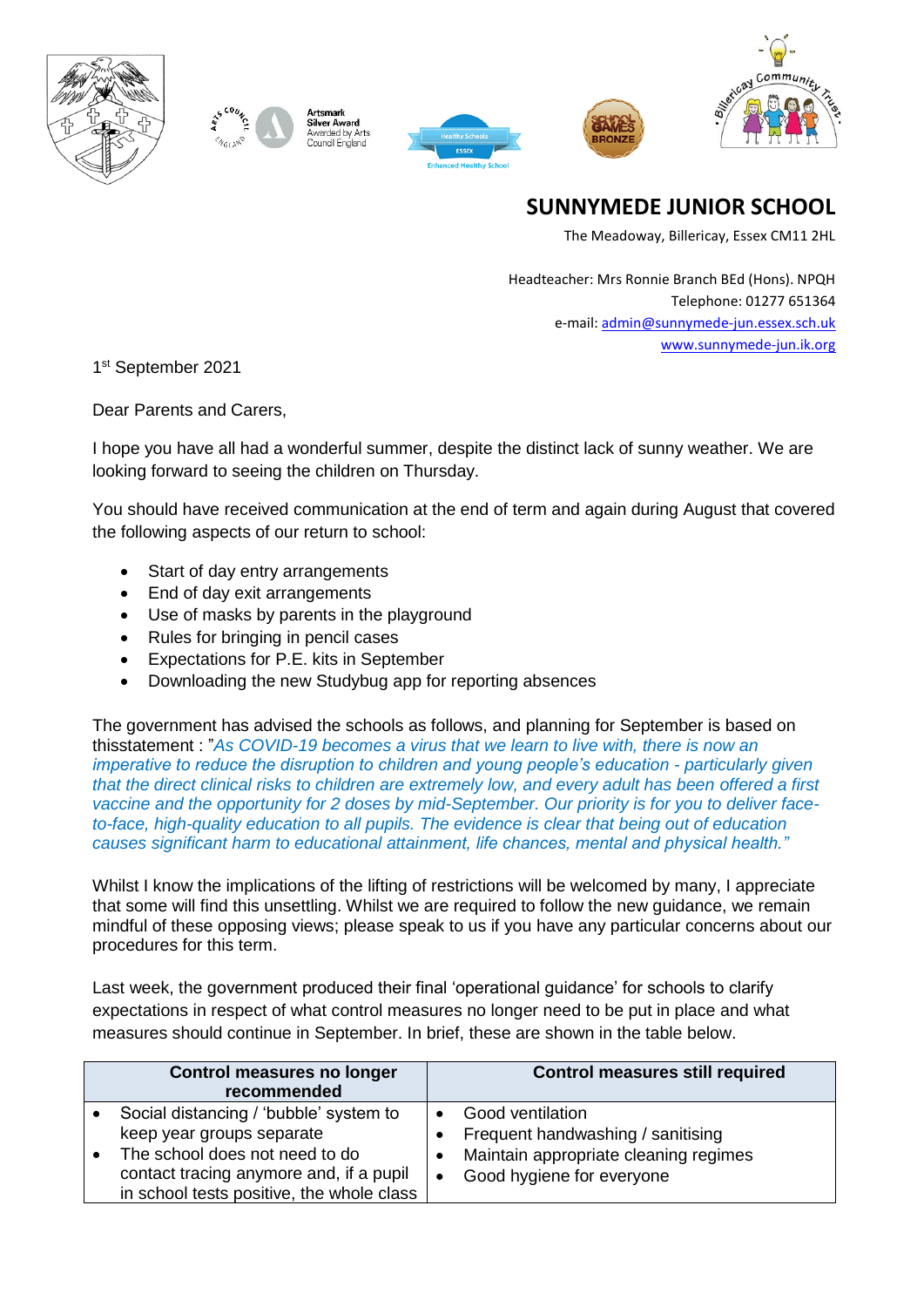| or year group will no longer be required $\vert \bullet \vert$<br>to self-isolate<br>Wearing of face masks by staff (never<br>statutory in primary but was in place at  <br>our school) | Monitoring and responding to COVID symptoms<br>presenting during school time by staff and<br>pupils<br>Twice weekly lateral flow testing for staff (good<br>∣ ●<br>practice but not a legal requirement |
|-----------------------------------------------------------------------------------------------------------------------------------------------------------------------------------------|---------------------------------------------------------------------------------------------------------------------------------------------------------------------------------------------------------|

As a result of the new guidelines, we will no longer need to stagger entry times in the morning and end of the day. Classroom layouts will return to normal with grouped tables, though teachers have always had the option to set their tables out in rows if they wish; this is often common practice in Y6.

As a result of this guidance, I would like to draw your attention to some other routines in September.

#### **Face Coverings for Staff**

Whilst these are not required, there may be some members of staff who choose to continue to wear a mask in central areas or when having very close contact with children. This is to protect staff and some children who may be clinically extremely vulnerable.

#### **Face Coverings for Parents**

Whilst these are no longer required in most scenarios, we wrote to you in August asking parents to respect the decision of others if they choose to wear a face covering or not on collecting their child in the playground. We have asked that, if you are not wearing a covering, you respect a parent or member of staff to keep at least a 2 metre distance if they politely request it.

DfE guidance also states, "*the government expects and recommends that they are worn in enclosed and crowded spaces where you may come into contact with people you don't normally meet.".* It is for this reason we are politely requesting that parents wear a mask if they were to attend a busy event inside the school building, for example the forthcoming Meet The Teacher briefings. Please respect our staff by adhering to any such request, unless you are exempt from wearing one on medical grounds.

# **Ventilation**

Government guidance states, "*When your school is in operation, it is important to ensure it is well ventilated and that a comfortable teaching environment is maintained. You should balance the need for increased ventilation while maintaining a comfortable temperature."*

We are aware it will be getting colder in the coming weeks. In line with suggestions, we will keep internal doors to the corridors open and the higher level windows in classrooms open. This is recommended to create a through draft. External doors and lower level windows will only be opened when the children are not in the room or if the children are in the class and the weather is sufficiently warm and children's comfort is not unduly compromised. We will continue to monitor this over the coming weeks as the weather changes. Where groups of parents are on site, keeping doors and windows open will particularly encouraged.

# **Uniform / P.E**

Pupils are expected to wear the correct uniform, as per our policy. I wrote to you in August to explain some slight adjustments to our P.E. uniform. We are making these adjustments as we are trialling pupils coming to school in their P.E. kits on their PE days. If this is to work and become a more permanent arrangement agreed by governors, we will need full compliance so that pupils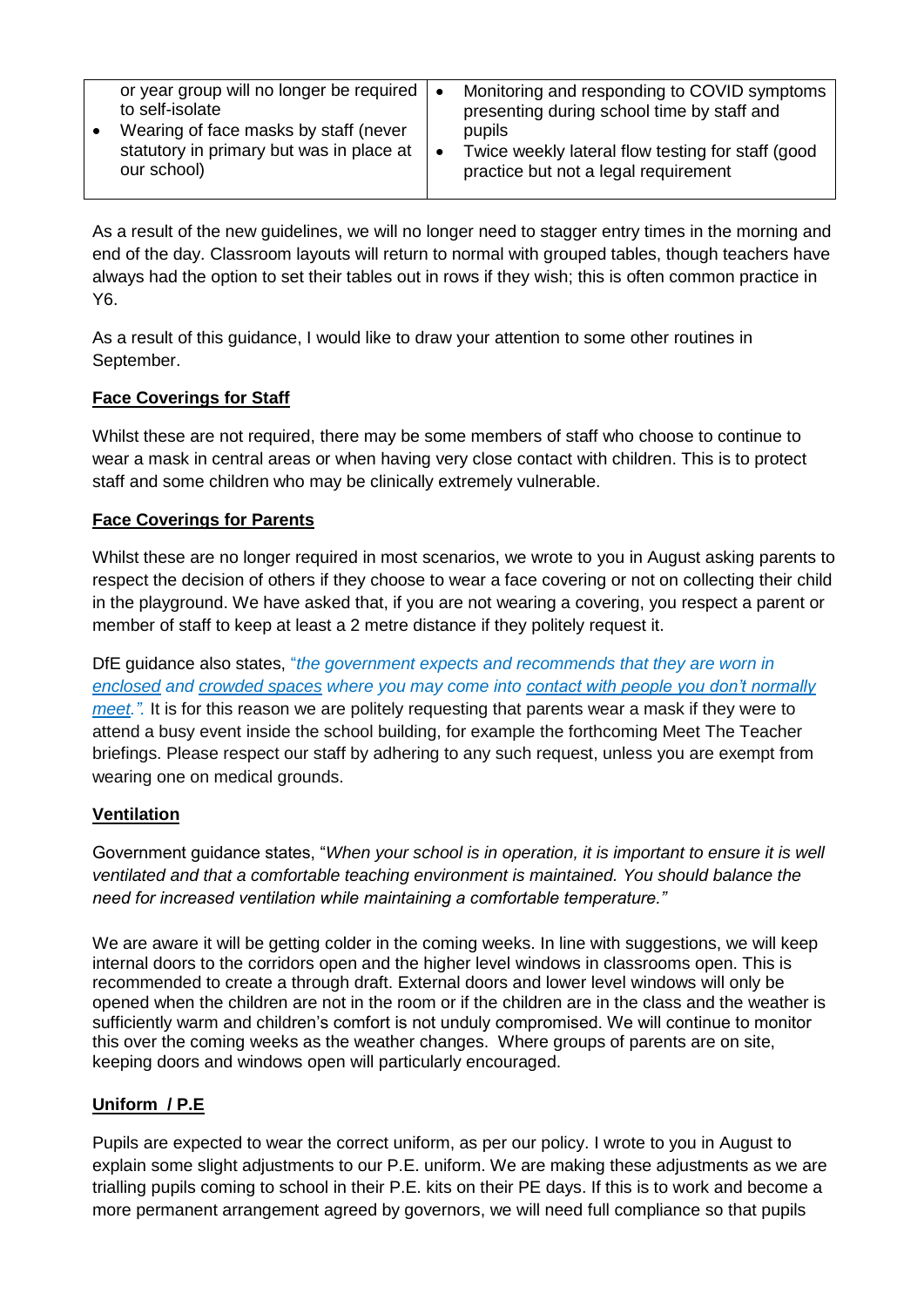look as smart as possible during the day. Please read the guidance sent to you in the holidays if you have not already done so.

P.E days for each year group are as follows:

| $\mathbf{v}$ |            | VE        | <b>16</b>            |
|--------------|------------|-----------|----------------------|
| Monday       | Wednesday* | Thursday* | <sup>-</sup> hursdav |
| uesday       |            |           | Fridav               |

\*Y5 children will also need to wear normal school uniform but bring their swimming kit with them on Tuesdays and Y4 will need to do this on Fridays.

Please also note that there may be additional P.E. days for certain events but we will advise you in advance if this is the case.

# **Equipment**

Equipment can now be used more freely in school, though guidance states that regularly used items should continue to be cleaned frequently so this will remain part of school procedure.

Physical equipment, including balls, for use in the playground will be provided by the school – children should not bring in their own balls etc.

Water bottles: children should continue to bring in a filled water bottle with their name on it for their own personal use

We wrote to you last week to confirm that children can bring in pencil cases now but they will not be allowed to share contents with those around them. The content list can be accessed here: <http://www.sunnymede-jun.ik.org/key-forms.html>

Enhanced cleaning in line with guidance will continue to take place, particularly of frequently touched surfaces and objects.

# **Respiratory Hygiene (Catch it, Kill it, bin it)**

The 'catch it, bin it, kill it' approach continues to be very important. Tissues will be available in all rooms and lidded pedal bins are available outside all classrooms and key areas for safe disposal of potentially contaminated materials.

# **Hand Hygiene**

Government guidance states, "*Frequent and thorough hand cleaning should now be regular practice. You should continue to ensure that pupils clean their hands regularly. This can be done with soap and water or hand sanitiser."*

We will continue to use a mix of handwashing and hand sanitiser in school at appropriate points in the day. Previously, we sent you the COSHH details of the hand sanitiser that we use in school. This product will remain our first choice. However, due to supply issues at present, we may have to use a similar alternative at short notice. We will continue to use hand sanitiser with your child unless you advise us otherwise. Please email the school office if you do not want your child to use hand sanitiser.

# **Breakfast Club**

From September, we will continue to ask that children who attend breakfast club are dropped off by 8:00am at the latest at the main Meadoway entrance. This worked very well over the past year, as members of staff could focus on supervising children and supporting with food and activity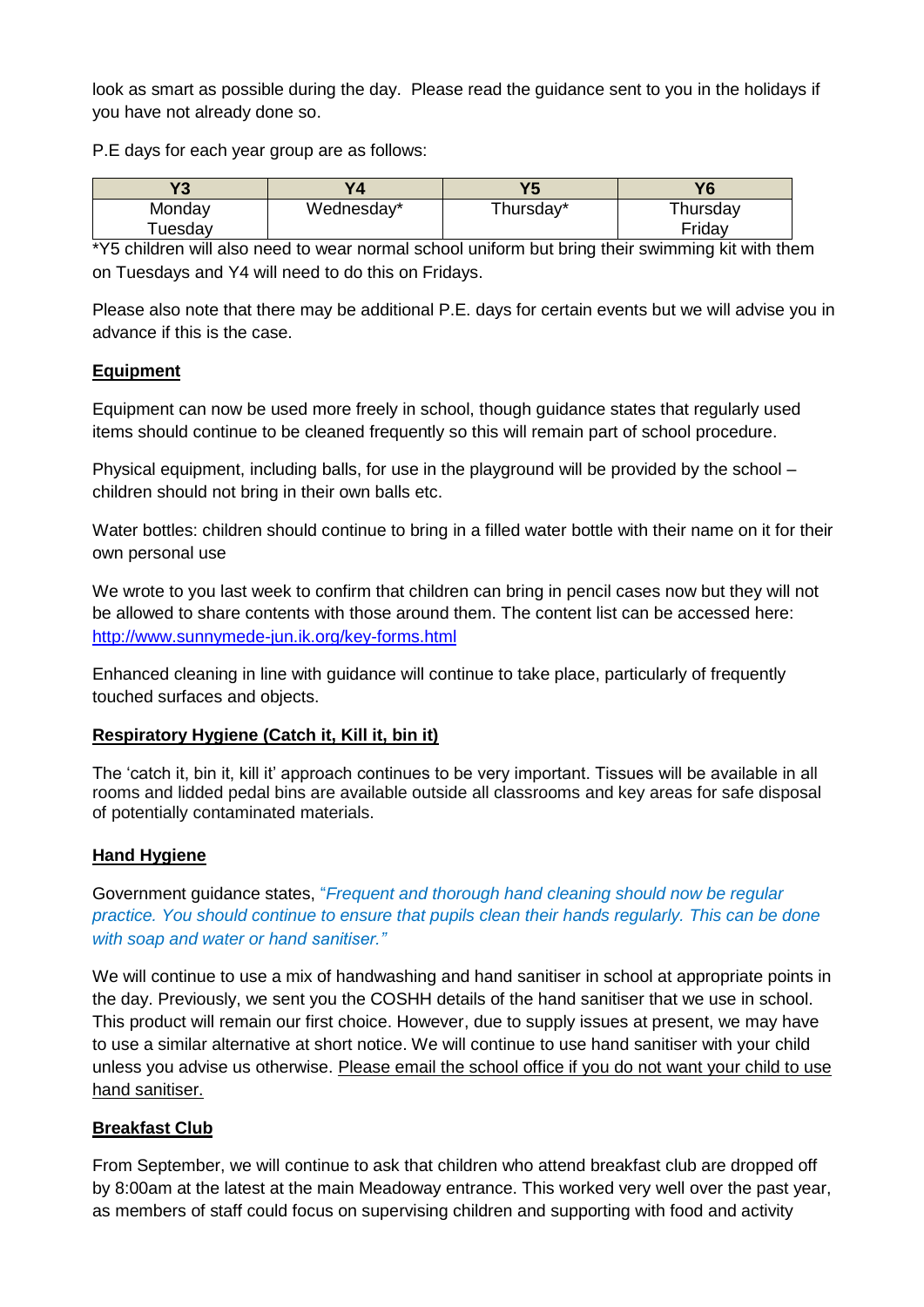provision. As we are changing our morning entry arrangements, the entry gate will now be locked from 8:00am so it is important that your child arrives by this time. Breakfast club staff cannot hear the gate buzzer from the hall so, if you arrive late, it cannot be guaranteed that you will be able to gain access; this would depend on someone being in the office.

#### **Tracing and Self Isolation**

Government guidance is now that primary children who have been identified as a close contact of someone who has tested positive, even if they live in the same household, should continue to attend school as normal.

However, NHS Test and Trace will work with the positive case and/or their parents to identify close contacts. Contacts from a school setting will only be traced by NHS Test and Trace where the positive case and/or their parent specifically identifies the individual as being a close contact. This is likely to be a small number of individuals who would be most at risk of contracting COVID-19 due to the nature of the close contact. As parents or carers, you may be contacted to help with identifying close contacts.

NHS Test and Trace will inform affected individuals, children or their parents or carers that they have been in close contact with a positive case, and advise them to take a PCR test. We would encourage all individuals to take a PCR test if advised to do so.

#### **Positive Rapid Lateral Flow Test Results**

We know that some parents are regularly or periodically using LFD tests at home with primary age children. If your child has a positive test result at home, your child will need to self-isolate in line with the stay at home guidance [https://www.gov.uk/government/publications/covid-19-stay-at](https://www.gov.uk/government/publications/covid-19-stay-at-home-guidance/stay-at-home-guidance-for-households-with-possible-coronavirus-covid-19-infection)[home-guidance/stay-at-home-guidance-for-households-with-possible-coronavirus-covid-19](https://www.gov.uk/government/publications/covid-19-stay-at-home-guidance/stay-at-home-guidance-for-households-with-possible-coronavirus-covid-19-infection) [infection](https://www.gov.uk/government/publications/covid-19-stay-at-home-guidance/stay-at-home-guidance-for-households-with-possible-coronavirus-covid-19-infection) and then book a PCR lab test which must be taken within two days of the lateral flow test. Whilst awaiting the PCR result, the individual should continue to self-isolate.

If the PCR test is taken within the 2 days following the positive LFD result, and is negative, it overrides the self-test LFD test and your child can return to school, as long as they don't have COVID-19 symptoms.

Please note that, if your child does have COVID-19, you still need to advise the school of the details, including the date their symptoms started, the date of their test, the type of test (LFD or PCR) and their return date, preferably using the new Studybug app, or by email if you have been unable to set this up. This will help to signal that your child needs to have remote learning activities organised for them and to provide free school meals if your child is eligible.

# **If Your Child Displays COVID-19 Symptoms in School**

**Government guidance states: "**If anyone in your school develops COVID symptoms, however mild, you should send them home and they should follow public health advice." The main common symptoms of COVID-19 in children are identified on the NHS website as:

- a high temperature
- a new, continuous cough this means coughing a lot, for more than an hour, or 3 or more coughing episodes in 24 hours
- a loss or change to sense of smell or taste this means they cannot smell or taste anything, or things smell or taste different to normal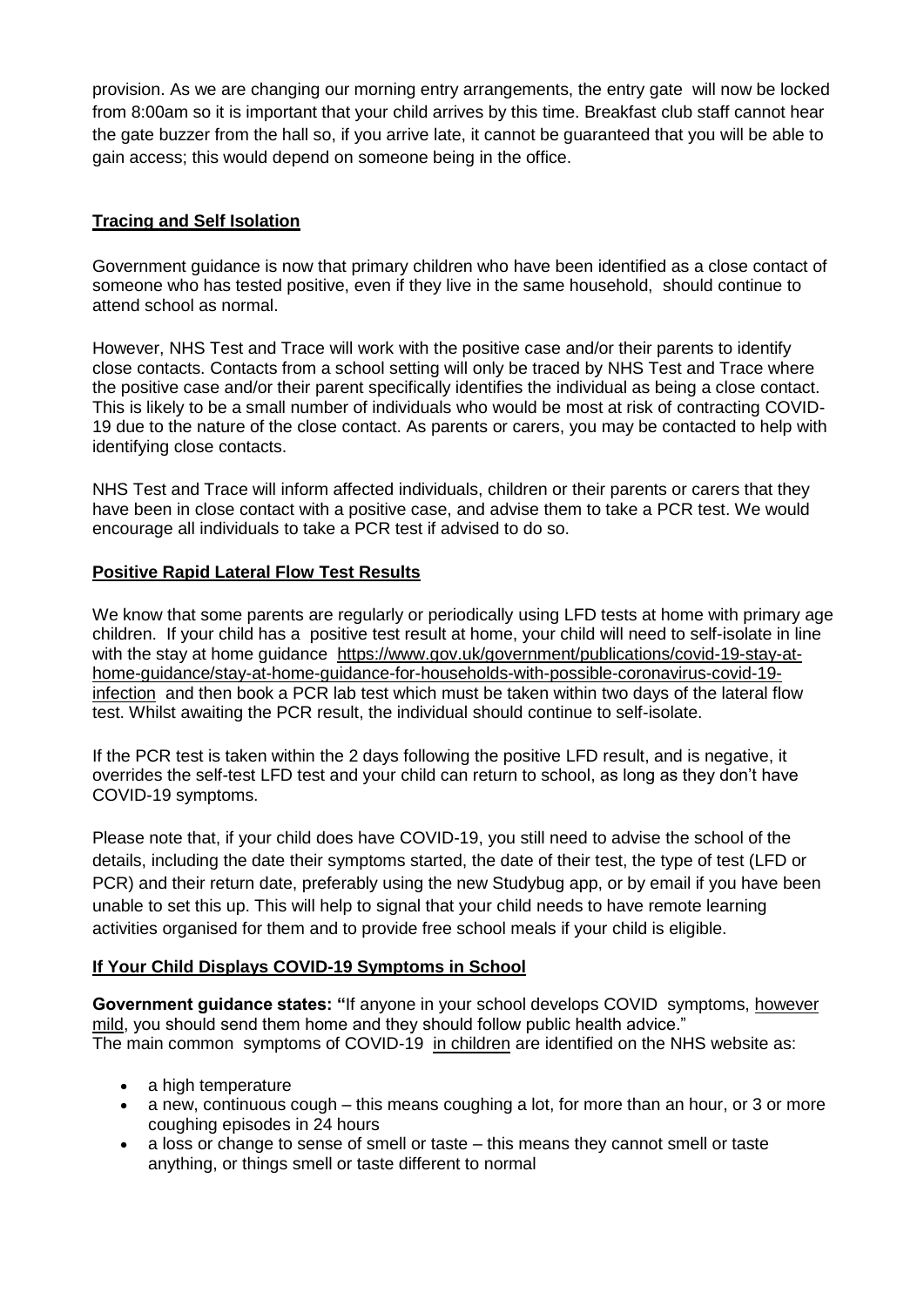The above will be used as the basis for deciding whether a child should be sent home. If , however, your child has a specific diagnosed medical condition that means they would regularly show these symptoms, please provide a letter from the doctor to indicate this condition or an NHS headed letter or similar setting out their specific medical condition.

# **If You Suspect Your Child Has Coronavirus or Has a Positive Test**

Your child should not come to school if:

- they are showing one or more [COVID-19](https://www.nhs.uk/conditions/coronavirus-covid-19/symptoms/) symptoms, however mild
- they have had a positive PCR test results
- they have had a positive LFD test and are awaiting a confirmatory PCR test
- they have been advised by a clinician on medical grounds (extremely rare)
- they are required to quarantine

In the above cases, you should follow public health advice on self-isolation: [https://www.nhs.uk/conditions/coronavirus-covid-19/self-isolation-and-treatment/when-to-self](https://www.nhs.uk/conditions/coronavirus-covid-19/self-isolation-and-treatment/when-to-self-isolate-and-what-to-do/)[isolate-and-what-to-do/](https://www.nhs.uk/conditions/coronavirus-covid-19/self-isolation-and-treatment/when-to-self-isolate-and-what-to-do/)

#### **Staff COVID Testing**

Whilst it is not a legal requirement to do so, all our staff have elected to carry out twice weekly LFD testing. Whilst there may be some scepticism as to the accuracy of these tests, they do provide a further control measure as other restrictions are removed, thereby providing reassurance to our staff team in an environment where there is more close contact in confined spaces than in most other contexts.

#### **Remote Learning**

Remote learning will continue to be provided, as per the policy published on our website [http://www.sunnymede](http://www.sunnymede-jun.ik.org/assets/Ronnie%20Branch/Policies/remote_learning_policy_January_2021_PDF.pdf)[jun.ik.org/assets/Ronnie%20Branch/Policies/remote\\_learning\\_policy\\_January\\_2021\\_PDF.pdf](http://www.sunnymede-jun.ik.org/assets/Ronnie%20Branch/Policies/remote_learning_policy_January_2021_PDF.pdf)

Work will be provided in the following scenarios:

- When a pupil has COVID but does not have symptoms that prevent them from completing school work (when you report to the school that your child has COVID, please can you advise whether they are well enough to complete work or not). This will trigger a message to the class teacher to ensure work is uploaded to the website and the year group emails are checked)
- When a pupil is required to self-isolate in line with government guidelines

Where pupils are required to stay at home for COVID related reasons, they are expected to complete work if well enough. Please let the school know if you need an electronic device in order to access the work set on the school website or need any other support in order for your child to access and compete work.

#### **Attendance**

As was the case in the summer term, it is mandatory for all children to attend school except when they have COVID themselves or have been instructed to as part of the NHS Track as set out above and in the very rare scenario that a child has been instructed not to do so by a medical professional and evidence can be provided in writing. If you have any concerns about returning to school, please contact the school, so we can discuss these with you.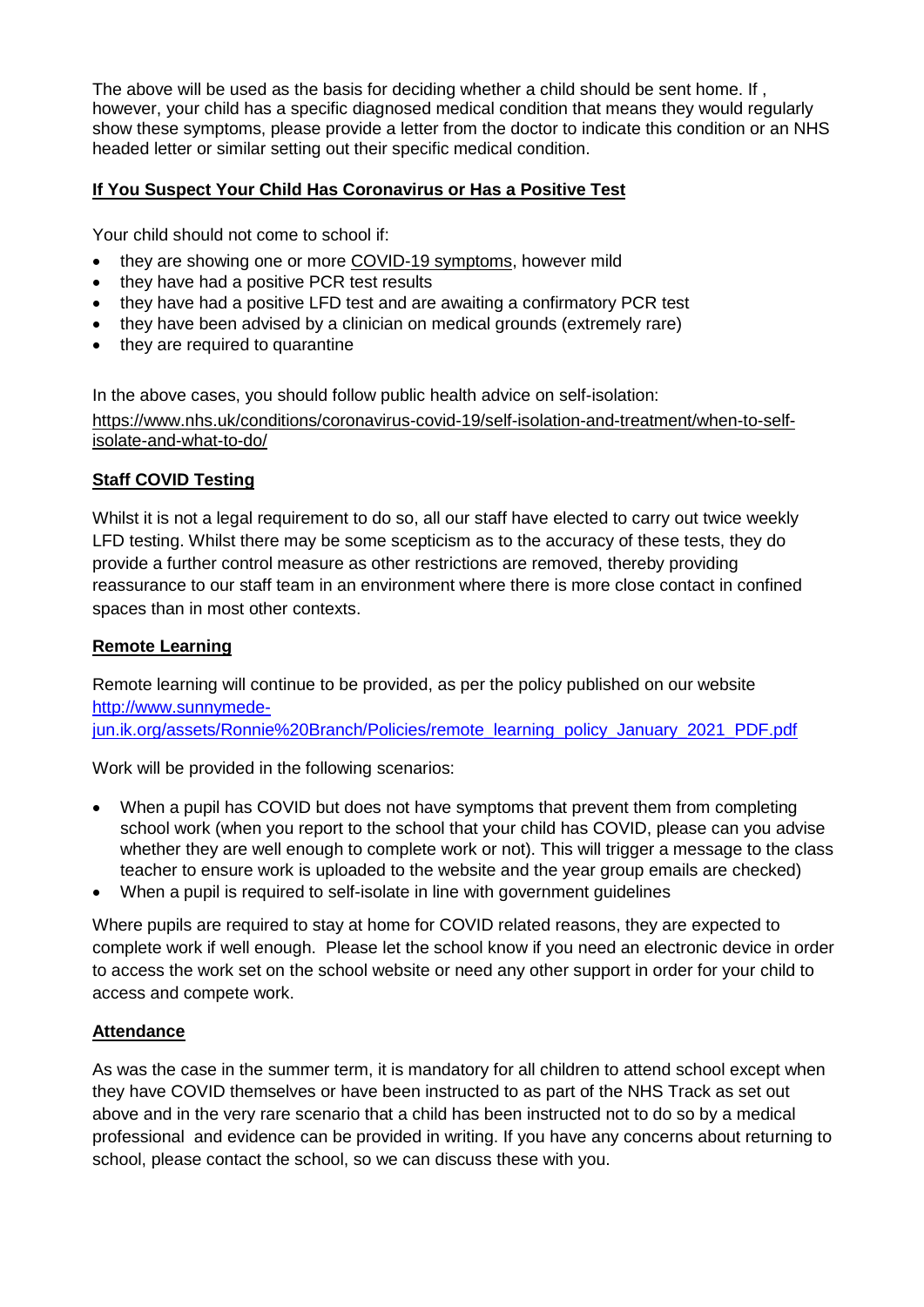# **Free School Meal Eligibility**

If your child is off school for the COVID related reasons outlined above, it would be helpful if you could remind the office staff if your child is eligible for free school meals and whether you would like to collect a food parcel. For periods of absence of a week or more, we may provide vouchers instead of a food parcel. This will be at the school's discretion.

#### **Wellbeing / Pastoral support**

When children return to school, as they usually do, we look to see if there are any children with high levels of anxiety. Our staff team is committed to supporting these children. For those we have identified as needing a little extra pastoral support, Mrs Houghton, our trained mental health first aider, will be available on a Monday morning to meet and talk through concerns and offer strategies to help them settle back into school life. Some children with anxieties, of course, may not show these; please let the class teacher know if you are concerned about your child's wellbeing and need some support.

Online resources to help you support your child with mental health and wellbeing, include:

- [MindEd](https://www.minded.org.uk/) a free educational resource on children and young people's mental health
- Every Mind [Matters](https://www.nhs.uk/oneyou/every-mind-matters/) an online tool and email journey to support everyone in taking action to look after their mental health and wellbeing
- [Bereavement](http://www.childhoodbereavementnetwork.org.uk/covid-19.aspx) UK and the Childhood Bereavement Network information and resources to support bereaved pupils, schools and staff
- the DfE [blog](https://dfemedia.blog.gov.uk/) includes mental health [resources](https://dfemedia.blog.gov.uk/2021/02/01/mental-health-resources-for-children-parents-carers-and-school-staff/) for children, parents, carers and school staff

# **Events for Parents**

Whilst schools can now welcome parents back on site, we will remain cautious about holding events where parents and children come into school in a confined space. Whilst we have put dates in the diary for a number of events, we may change the way we approach these events as the time approaches. We also reserve the right to cancel them if we have concerns about the number of cases in school or the local community.

'Meet the Teacher sessions' are the first events for parents and these will take place in the main school hall rather than classrooms, allowing for better ventilation and more space. Please collect your child as usual and then come to the main school entrance. Any children will be taken to a classroom for the duration of the meeting. As per the government's expectations of how those people who do not normally meet coming together in confined space – please see section on face coverings – please wear a face covering or wear your exemption lanyard. Thank you for your cooperation and understanding – despite the lifting of restrictions, we are still trying to ensure our staffing levels remain high.

Meet the Teacher sessions will take place at 3:30pm as follows:

- Y3: Friday 3<sup>rd</sup> September
- Y4: Monday 6<sup>th</sup> September (amended date)
- Y5: Tuesday 7th September (amended date)
- Y6: Wednesday 8<sup>th</sup> September